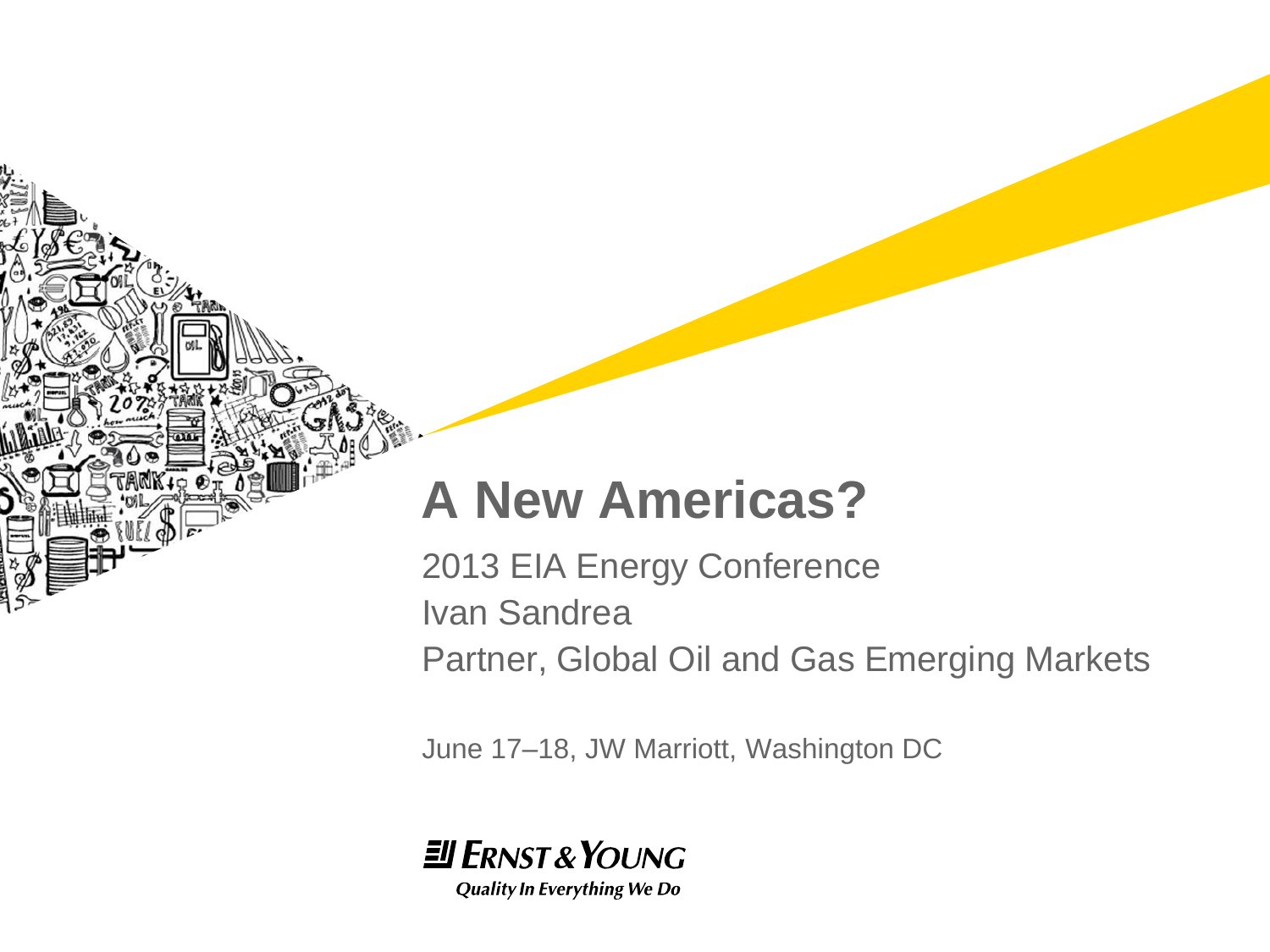## **The New Americas (excluding USA, Canada)** Points for Discussion

Latin America post Chavez? Can Mexico deliver on reforms?

Can emergent energy trends, such as rising LNG imports, petroleum product demand growth and deteriorating refining sector, be reversed?

Can state NOCs in Brazil, Venezuela and Mexico deliver on mega projects?

What is the supply outlook of the region and future industry structure?



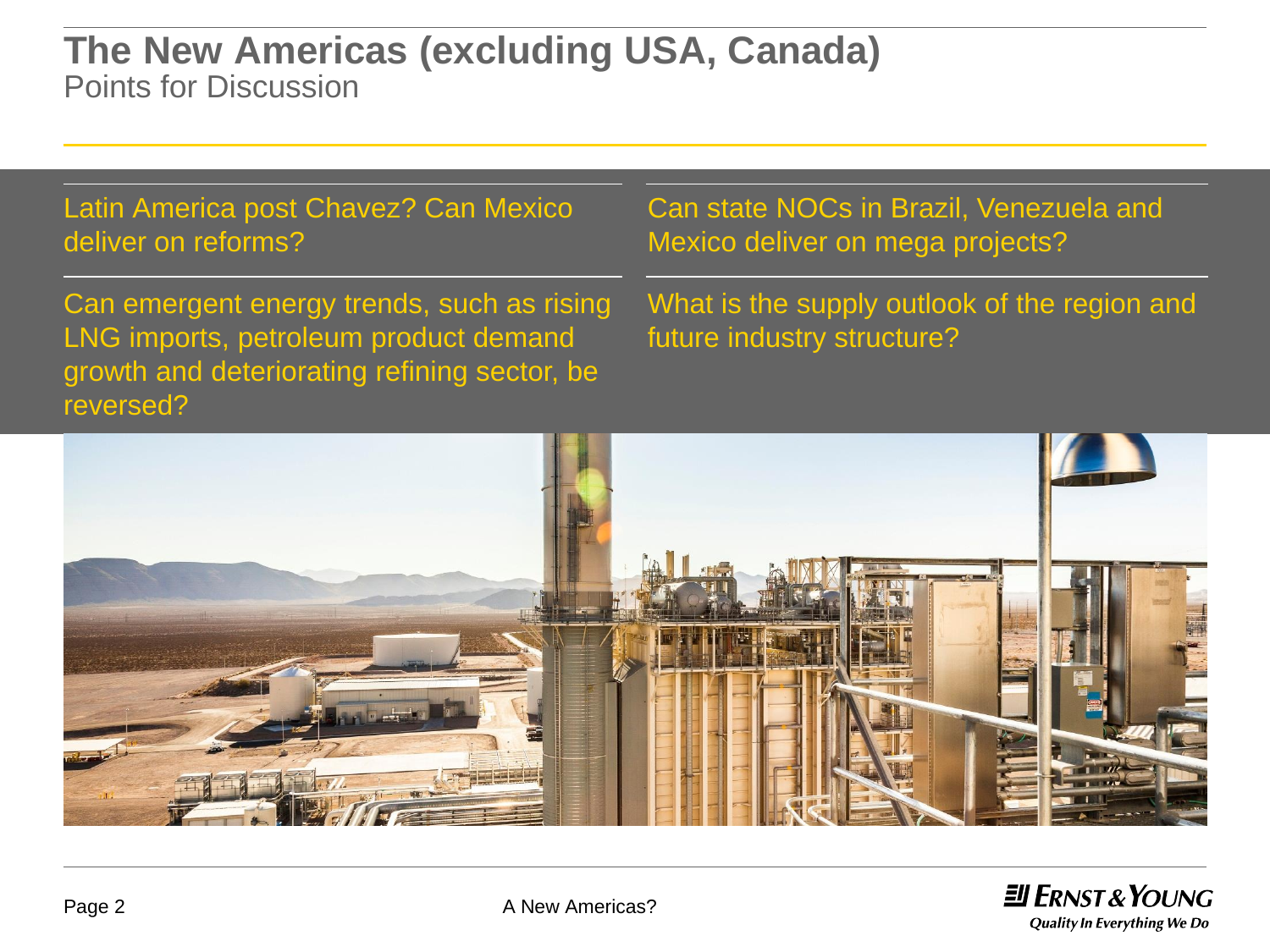## **Oil & gas business risks 2013** Global risks are relevant for the New Americas



 $H$  ERNST & YOUNG Quality In Everything We Do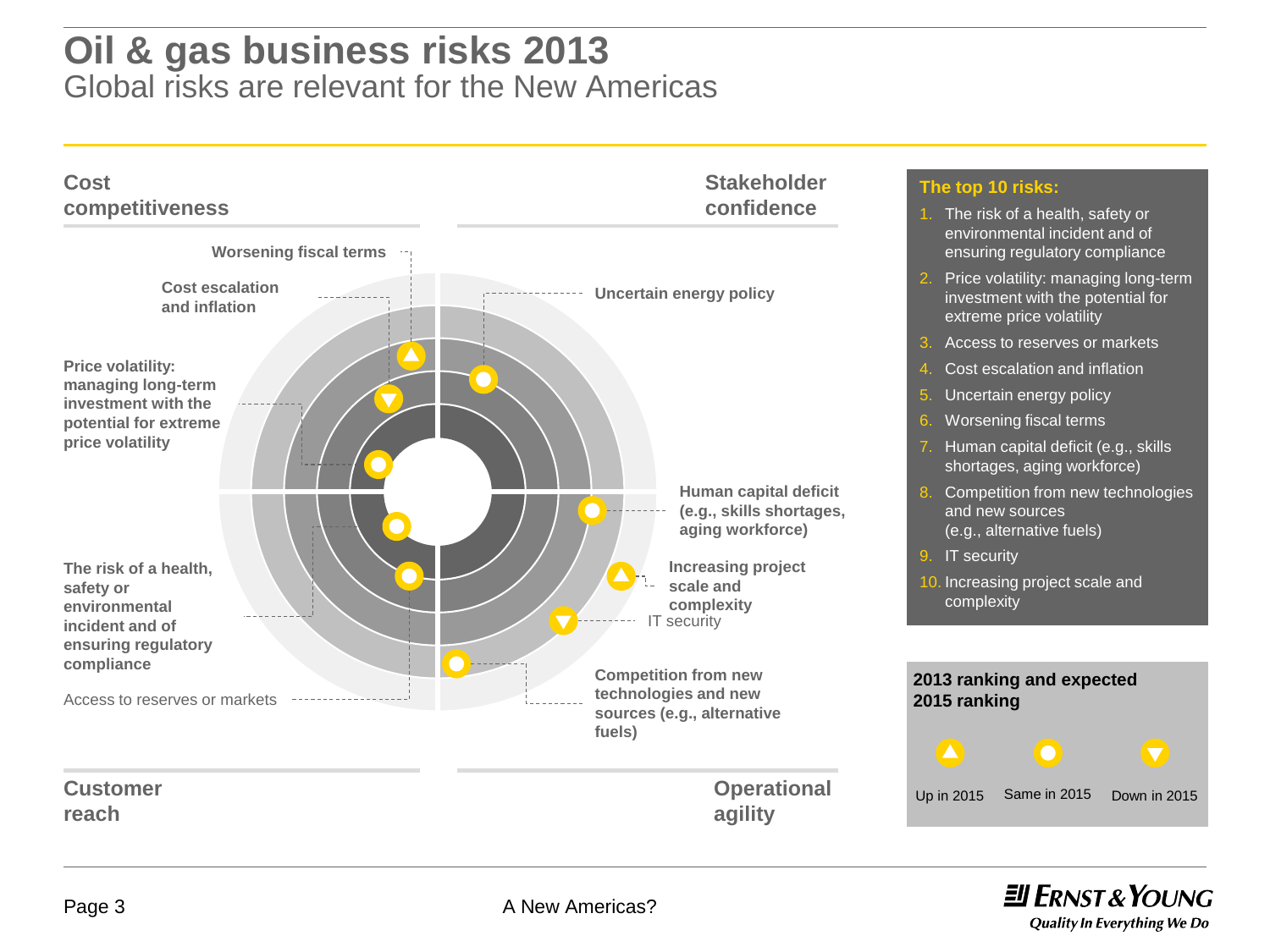## **Political landscape** New Americas

### Latin America post Chavez?

Can Mexico deliver on reforms?

|                        | <b>Revolutionaries</b>                                               | <b>Incrementalists</b>                                               |
|------------------------|----------------------------------------------------------------------|----------------------------------------------------------------------|
| <b>Countries</b>       | $\blacktriangleright$ Argentina                                      | $\triangleright$ Brazil                                              |
|                        | <b>Bolivia</b><br>Þ.                                                 | $\blacktriangleright$ Chile                                          |
|                        | Cuba<br>Þ.                                                           | $\triangleright$ Colombia                                            |
|                        | Ecuador<br>$\blacktriangleright$                                     | $\blacktriangleright$ Mexico                                         |
|                        | Nicaragua<br>$\blacktriangleright$                                   | $\blacktriangleright$ Peru                                           |
|                        | Venezuela<br>Þ.                                                      | $\blacktriangleright$ Uruguay                                        |
| <b>Politics</b>        | Concentration of power<br>$\blacktriangleright$                      | Incremental reforms and preservation of                              |
|                        | From revolution to?<br>Ы                                             | institutions                                                         |
| <b>Economy, Social</b> | Direct state participation<br>$\blacktriangleright$                  | $\blacktriangleright$ Economic diversification                       |
|                        | Limited role for non-aligned private sector<br>$\blacktriangleright$ | Market model, negotiate with private sector<br>$\blacktriangleright$ |
|                        | Heavy promises to poor sector of the<br>$\blacktriangleright$        | Focus on regulation, policies and social<br>$\blacktriangleright$    |
|                        | economy                                                              | contract                                                             |
|                        |                                                                      |                                                                      |

Source: EIG

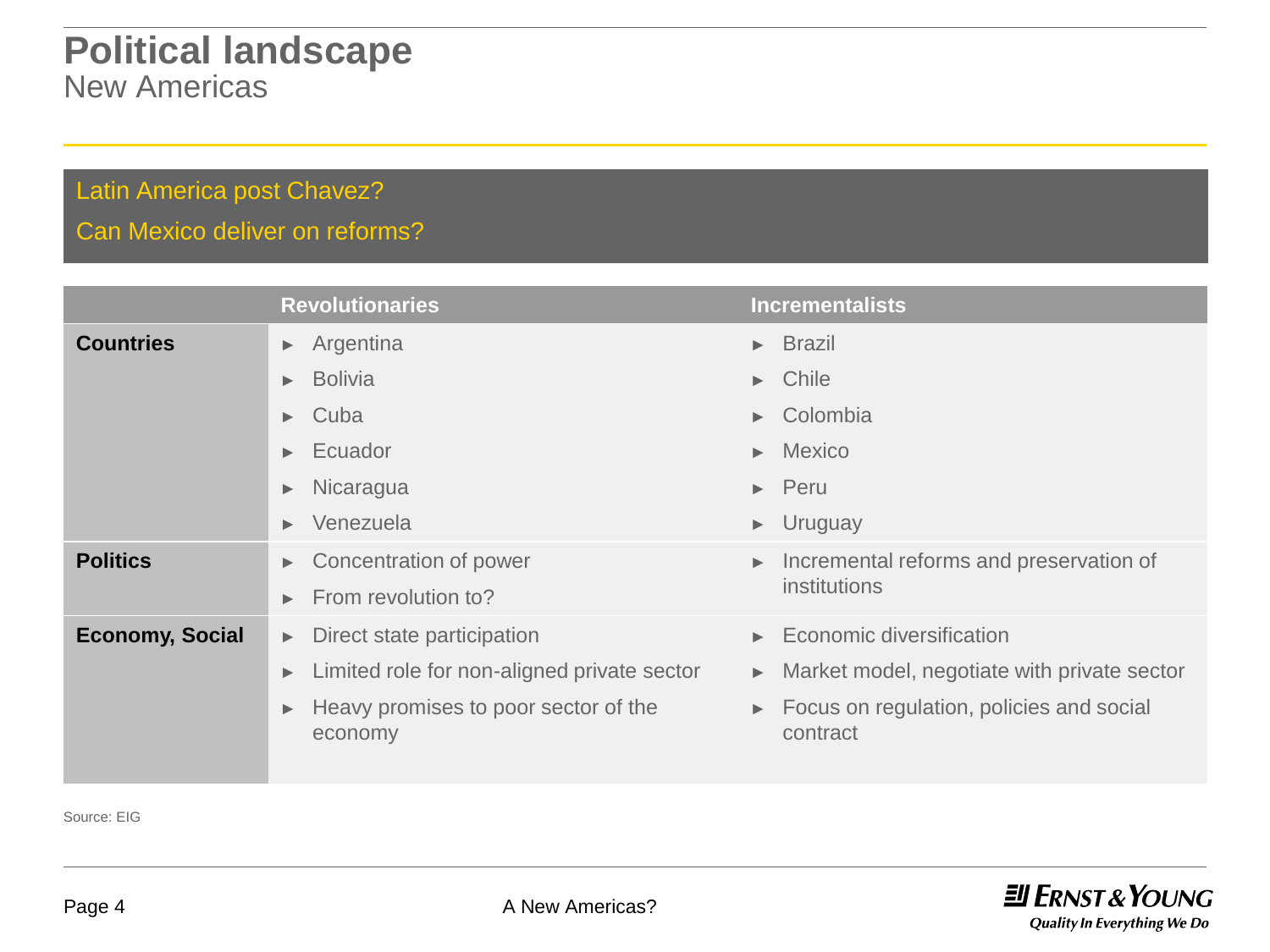|             | <b>Supply</b>                                                                                                                         | <b>Demand</b>                                                                    |  |  |
|-------------|---------------------------------------------------------------------------------------------------------------------------------------|----------------------------------------------------------------------------------|--|--|
| Established | Conventional oil/gas, tight gas<br><b>Heavy oil</b><br>Deepwater oil - conv<br><b>Shallow water</b><br><b>Biofuels</b><br>LNG (small) | Gasoline<br>Domestic gas, LPG<br><b>Biofuels</b>                                 |  |  |
| Emerging    | <b>Shifting HO trade</b><br><b>Shale gas</b><br>Deepwater - pre salt<br><b>Tight oil</b><br><b>Offshore Pacific</b>                   | <b>Refining expansion plans</b><br><b>Gasoil/Diesel</b><br><b>LNG</b><br>PetChem |  |  |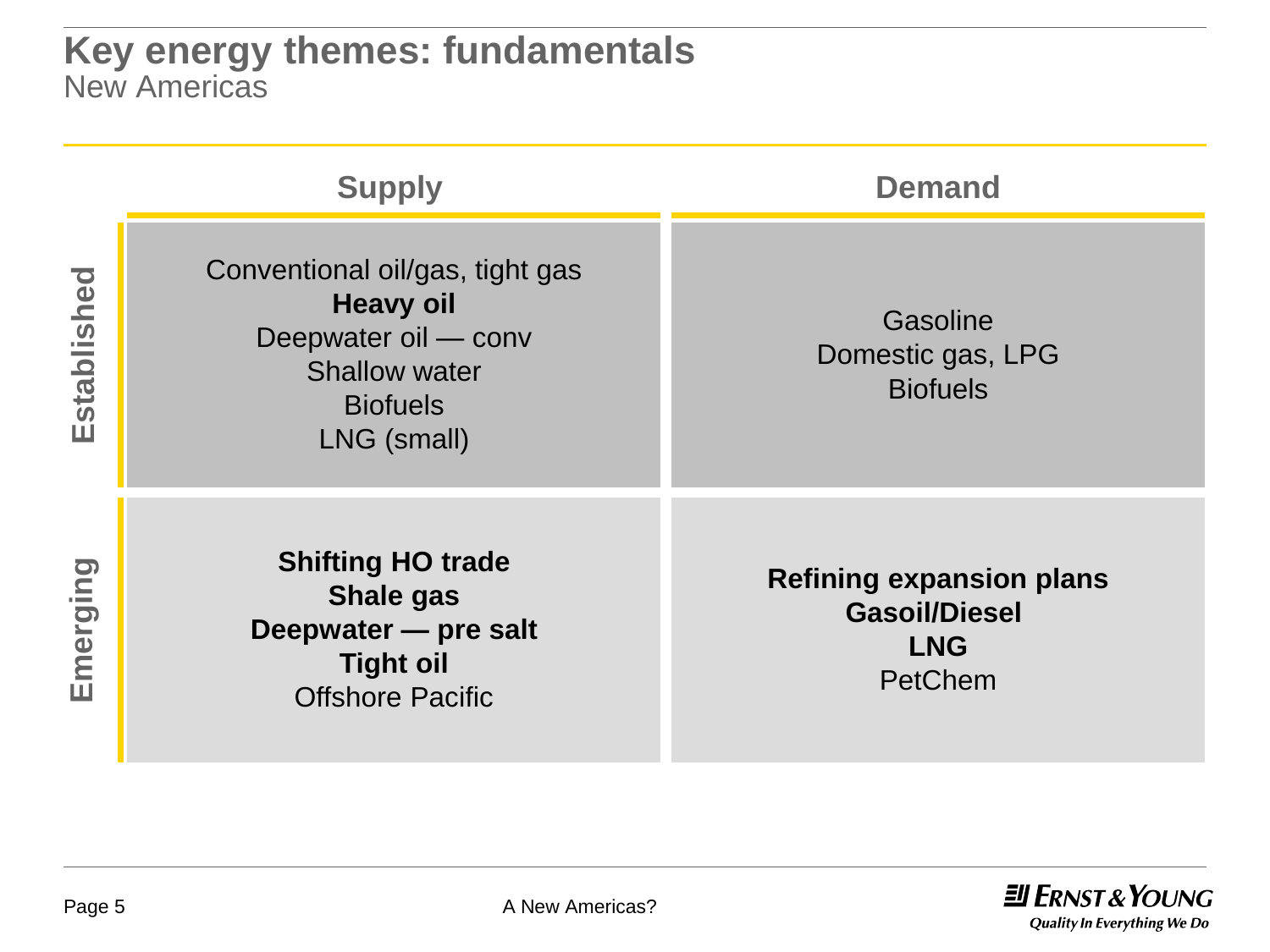## **Heavy oil: limited increases on the horizon?** Key energy themes: fundamentals



Source: Carmona, OIES 2013

**JI ERNST & YOUNG Quality In Everything We Do**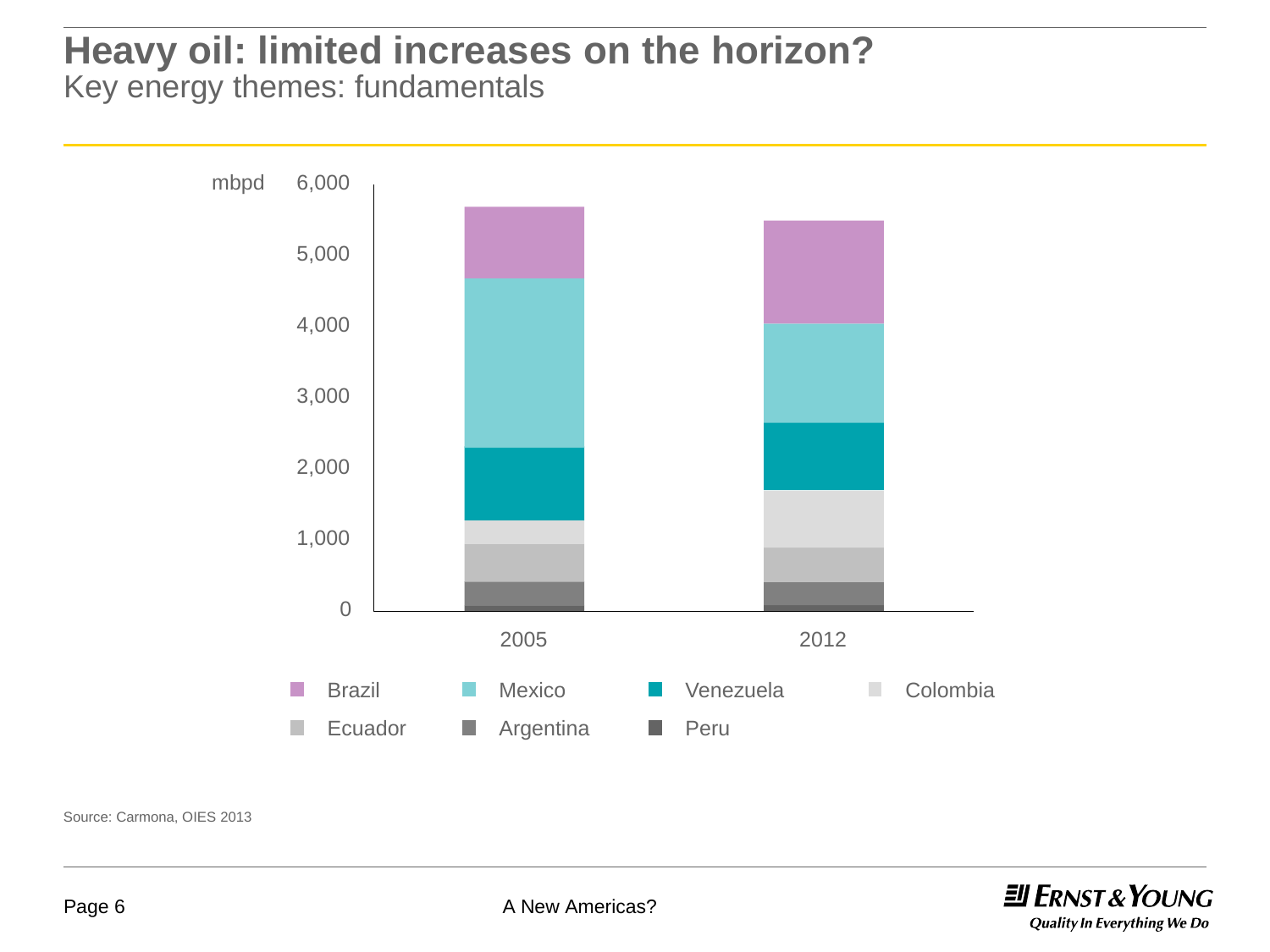## **Heavy oil: changes in trade …**  Key energy themes: fundamentals

**Latin America heavy trade crude flows – last 12 months Exports 3.5 mbpd**



Source: OIES

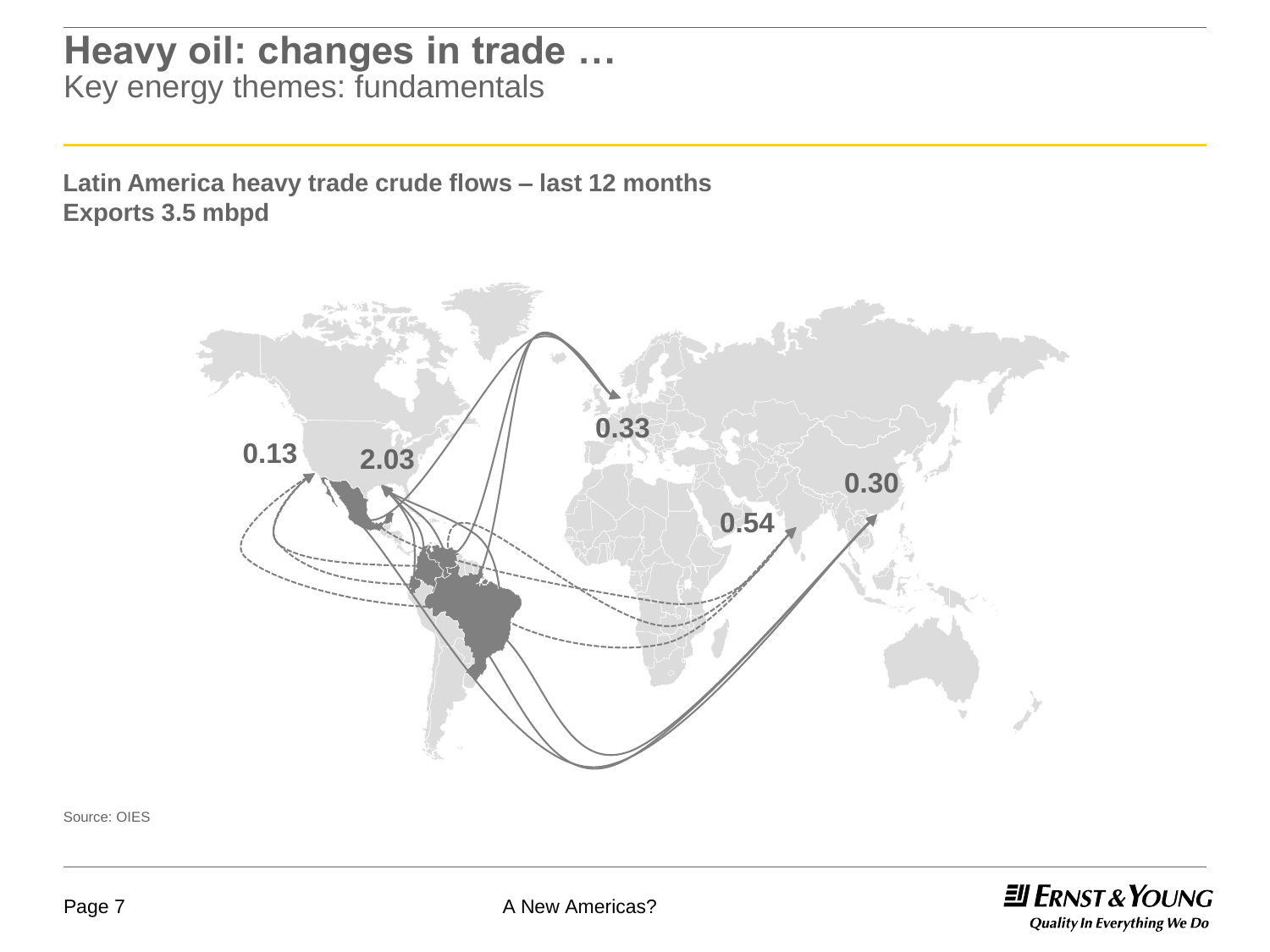## **Product demand vs. refining expansions: gap to persist** Key energy themes: fundamentals



Source: FACTS, OIES 2013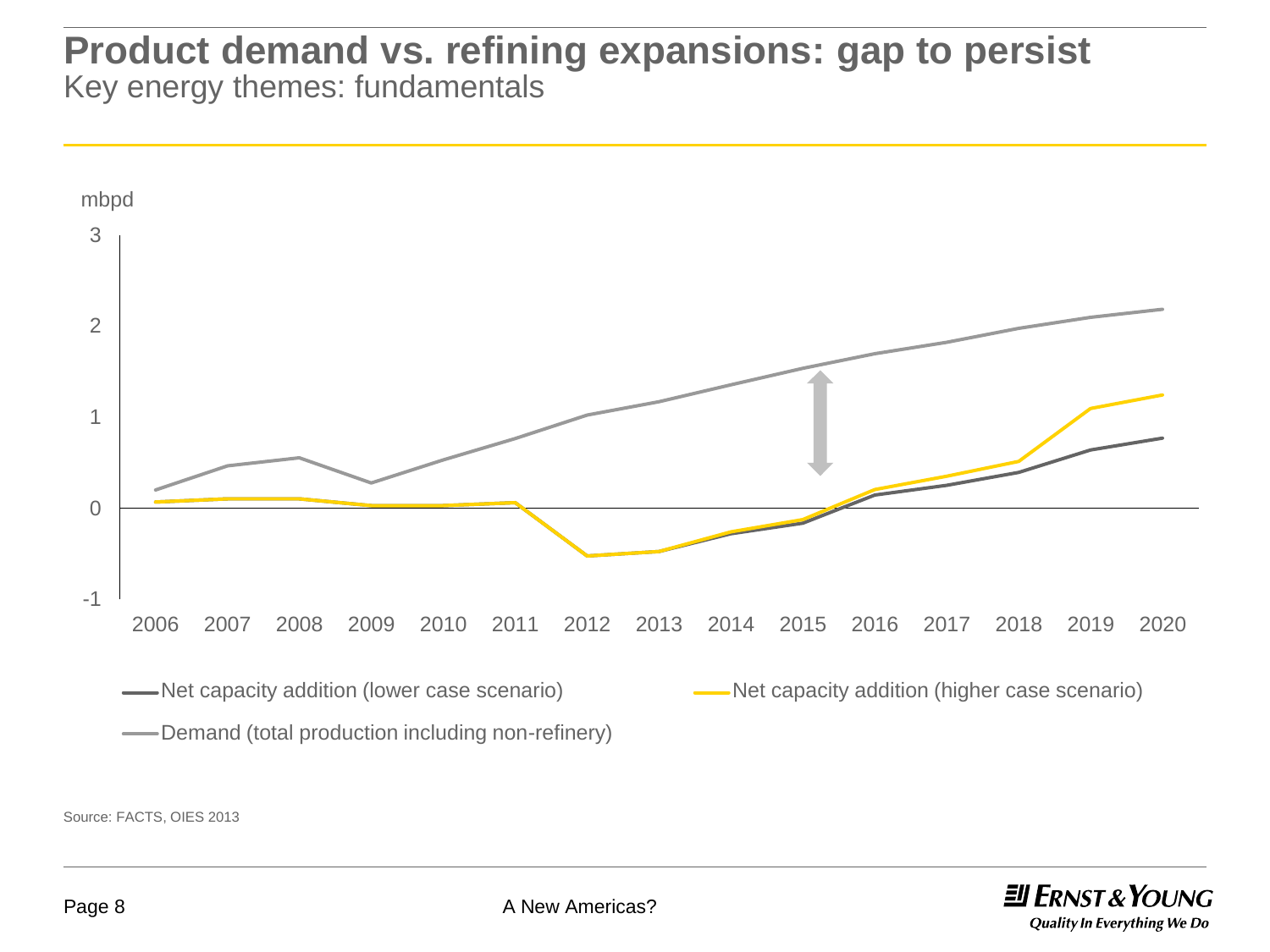## **Projected net product balance: a new major importer?** Key energy themes: fundamentals



Source: FACTS, OIES 2013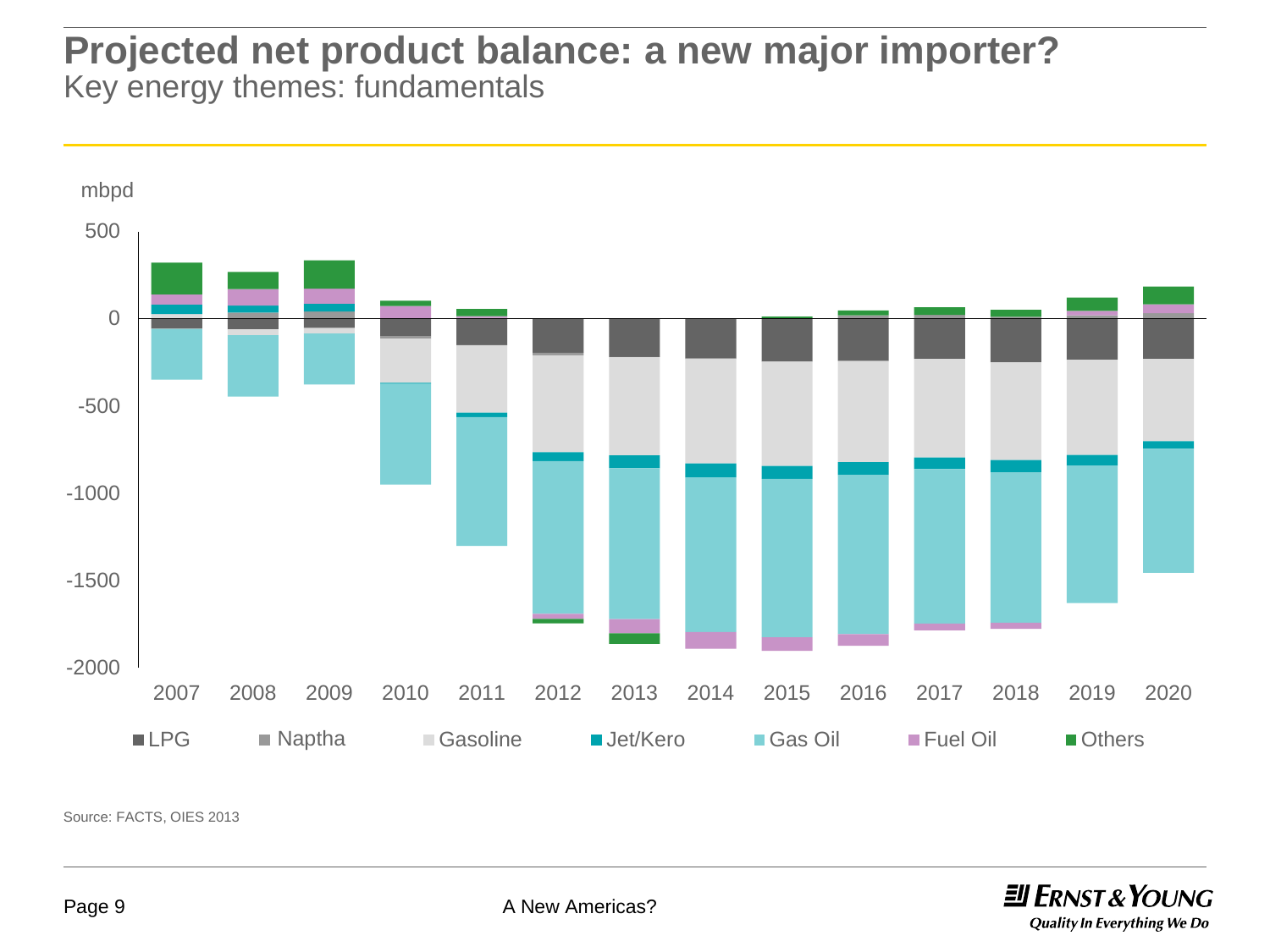## **Shale gas and tight oil: number one?** Key energy themes: fundamentals

**Likely to be the most promising region outside North America and Australia**

**More than 150bn boe in the region to target**

**Top commercialization potential Brazil, Argentina, Colombia**

**Top other potential Venezuela, Mexico and Bolivia**



Source: Finding Petroleum; Rystad estimates that globally commercially recoverable uncoventional (excluding heavy oil) resources are 700Bn boe or 50% of last EIA report

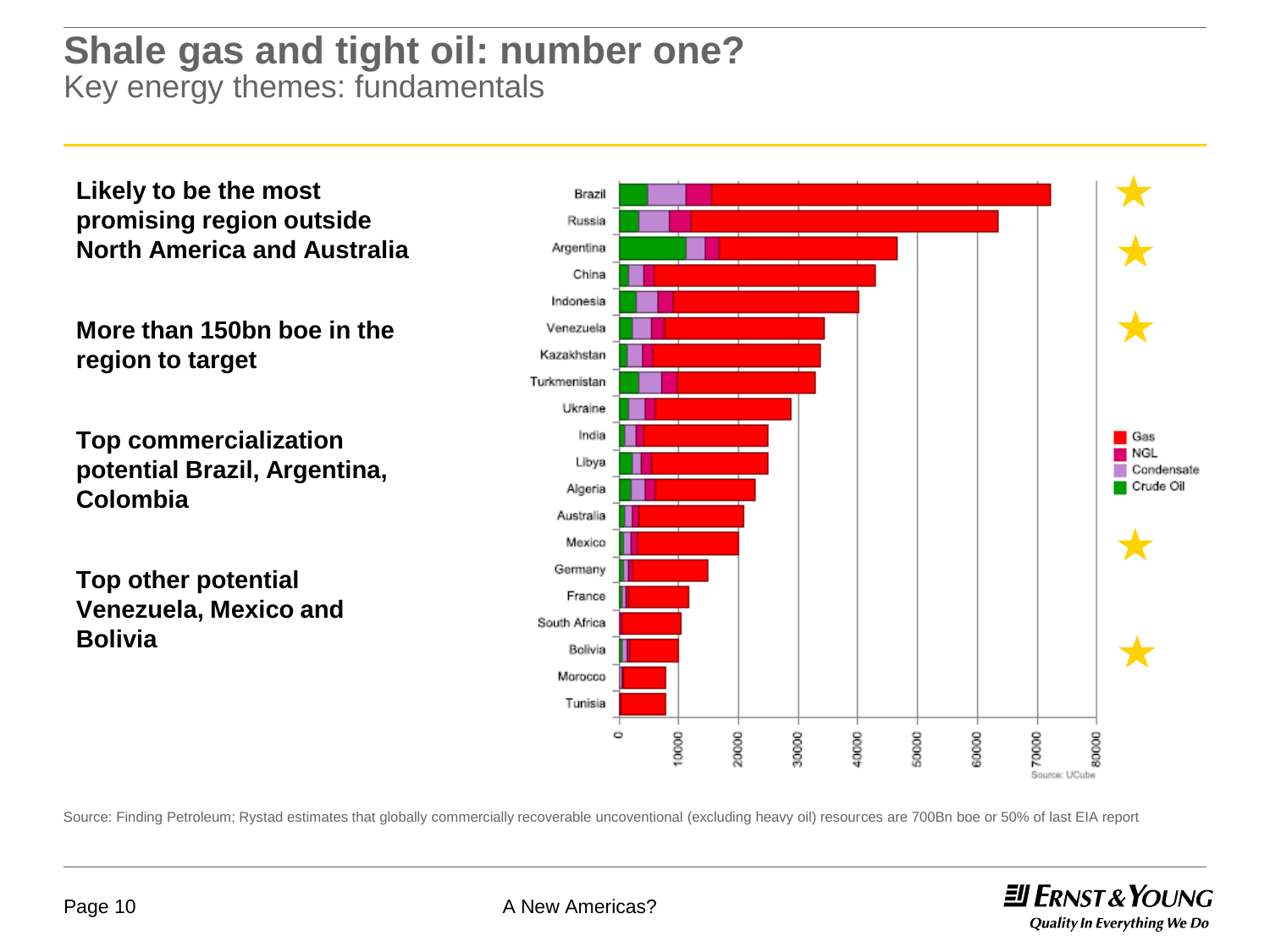## **Shale gas and tight oil: number one?** Unconventional regulatory outlook

|                  | <b>Economic and</b><br>energy security<br>drivers | <b>Environmental</b><br>and social<br>concerns | <b>Strength of</b><br>political interests<br>opposing activity | <b>Regulatory outlook</b>                                                                                                                                                                                 |
|------------------|---------------------------------------------------|------------------------------------------------|----------------------------------------------------------------|-----------------------------------------------------------------------------------------------------------------------------------------------------------------------------------------------------------|
| <b>Argentina</b> | <b>High</b>                                       | Low                                            | Low                                                            | Regulatory framework will continue to<br>support unconventional development,<br>but weak incentives, questions over<br>contract sanctity and energy policy<br>volatility remain investment<br>deterrents. |
| <b>Brazil</b>    | Low                                               | <b>Medium</b>                                  | Low                                                            | Growing interest in unconventionals is<br>attracting a closer look by regulators.                                                                                                                         |
| <b>Colombia</b>  | <b>High</b>                                       | Low                                            | Low                                                            | Regulatory framework in place,<br>activity is rising.                                                                                                                                                     |
| <b>Mexico</b>    | Low                                               | Low                                            | Low                                                            | Limited progress likely to be made in<br>near term due to more pressing<br>priorities.                                                                                                                    |

**Text color guide:** Green denotes a score that is supportive of unconventional gas development, red denotes a score that is an investment deterrent.

Source: EIG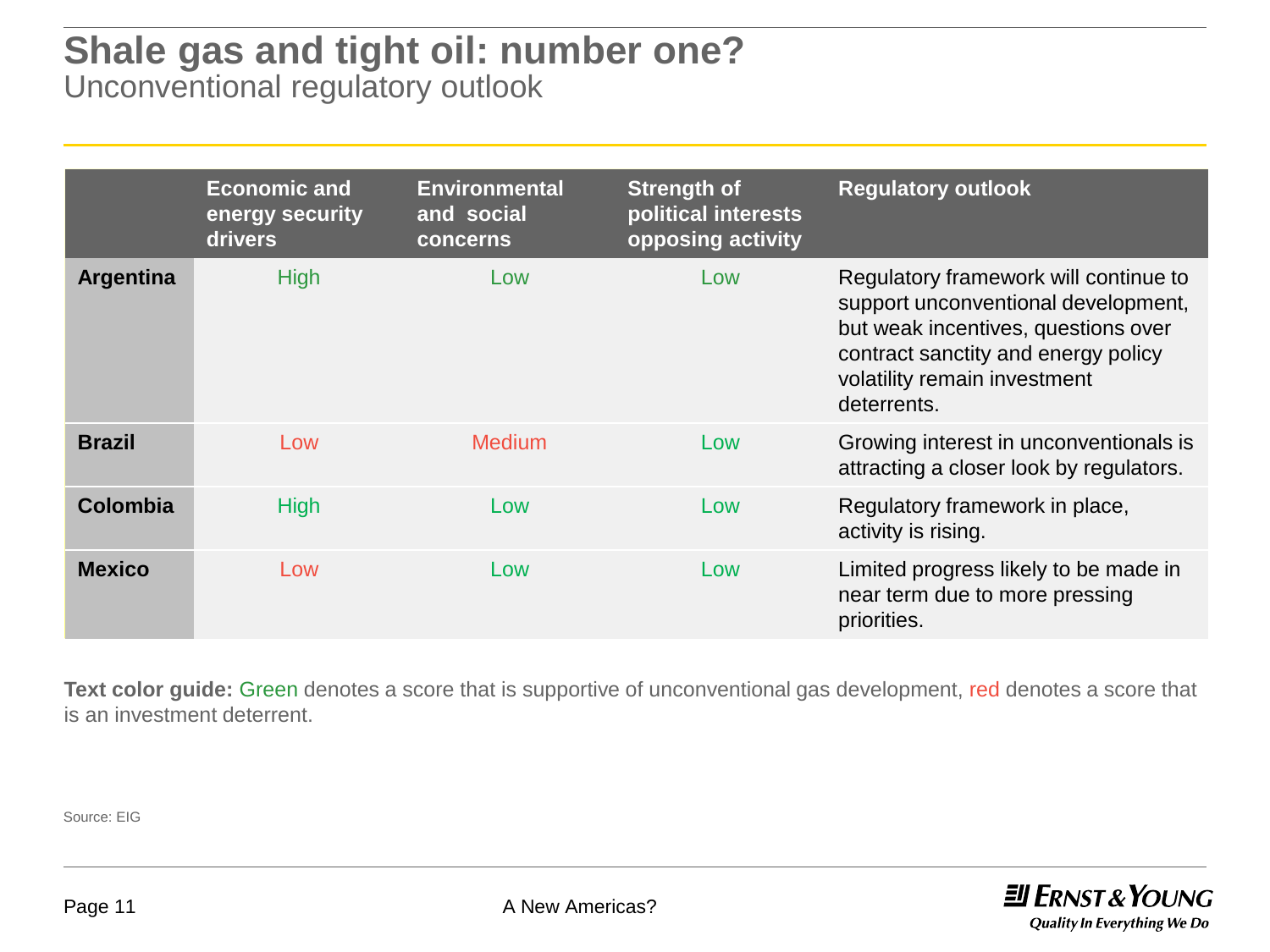## **LNG: a major force in the market**

Key energy themes: fundamentals

|             | <b>Exporters</b>                                        | <b>Importers</b>                                                  |  |  |
|-------------|---------------------------------------------------------|-------------------------------------------------------------------|--|--|
| Established | <b>Trinidad</b><br>Peru<br>(24.5 Bcm)                   | Argentina<br><b>Chile</b><br><b>Puerto Rico</b><br>$(6.8$ Bcm $)$ |  |  |
| Emerging    | <b>Colombia?</b><br><b>Venezuela?</b><br><b>Brazil?</b> | <b>Mexico</b><br><b>Brazil</b><br>Caribbean*<br>(3.2 Bcm)         |  |  |

Source: EY, BP Statistical Review; \* Jamaica, Dominican Republic

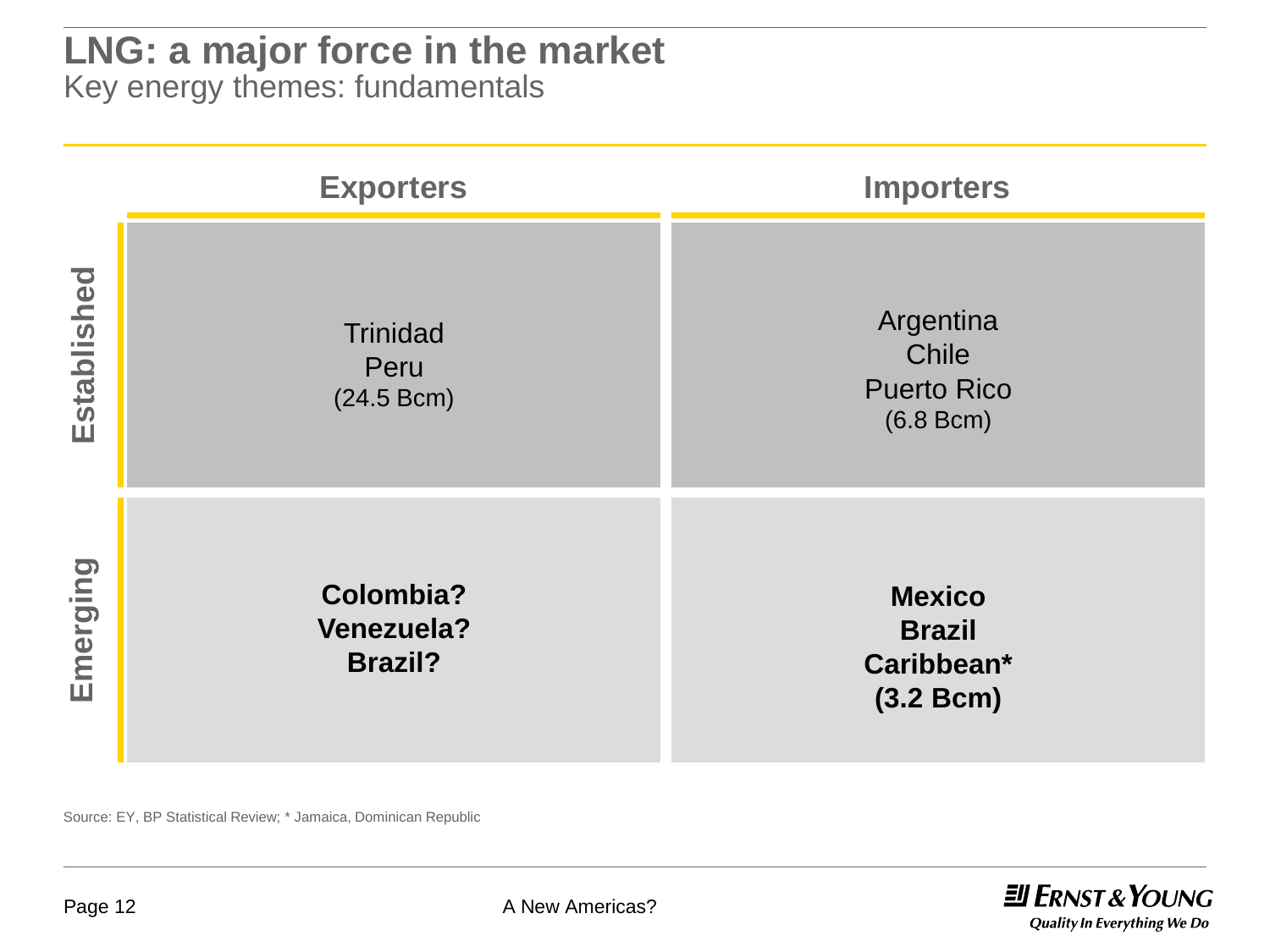## **Deepwater pre salt: a giant new play** Key energy themes: fundamentals

- Petrobras has surpassed 300kbpd from its operated Brazilian pre-salt oil fields
- 300kbpd milestone comes 7 years after the first pre-salt discovery in 2006, whereas the ramp-up to 300kbpd took 17 years in the GoM, 9 years in the North Sea and 11 years in the Campos basin
- Production is being sourced from eight different platforms presently. Seventeen wells were required to achieve the milestone, equal to c17.5kbpd per well
- The ramp-up in the Santos basin pre-salt is set to continue. Between 2014 and 2016, another 10 platforms will be brought onstream.



Source: Bernstein 2013; BG, Petrobras press releases; refers to operated production

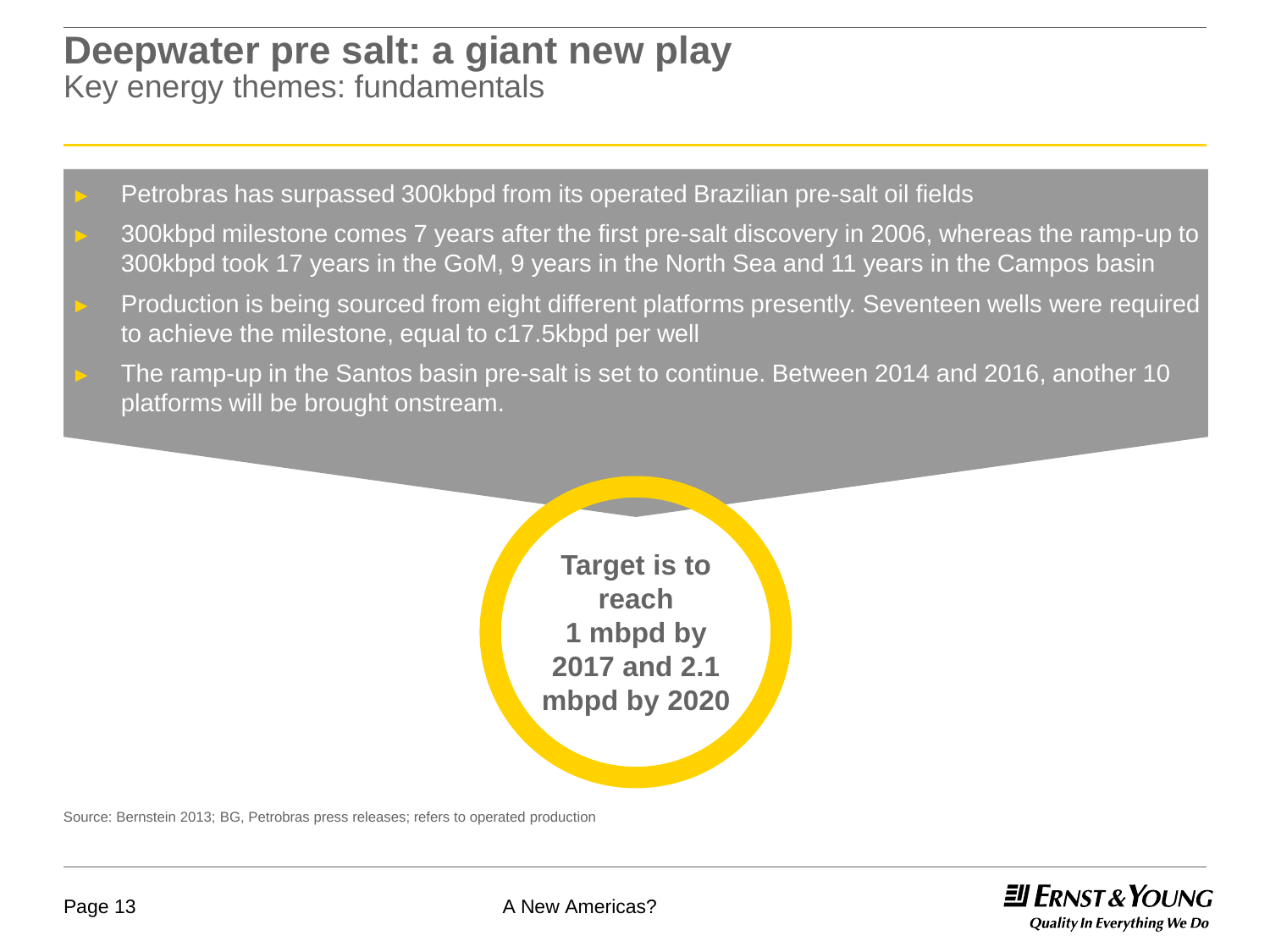## **Venezuela/PDVSA: new dynamic to manage?** Key energy themes: fundamentals

| <b>Refined products</b><br>imports grew 182%<br>between 4Q 2011<br>$(73.500 b/d)$ and $4Q$<br>2012 (207.500 b/d).                                                                                                                                                                           |  | <b>Growing imports of</b><br>gasoil and fuel oil used<br>for electric plants<br>(20% of EG in 2012) | <b>Estimated cost of</b><br>imports in 2012: \$7.8b                                |   | <b>Domestic operational</b><br>costs also suffered from<br>overvalued currency<br>and high inflation                                                                                                                                                                        |
|---------------------------------------------------------------------------------------------------------------------------------------------------------------------------------------------------------------------------------------------------------------------------------------------|--|-----------------------------------------------------------------------------------------------------|------------------------------------------------------------------------------------|---|-----------------------------------------------------------------------------------------------------------------------------------------------------------------------------------------------------------------------------------------------------------------------------|
| <b>Cash-flow restriction since 2010:</b>                                                                                                                                                                                                                                                    |  |                                                                                                     |                                                                                    |   |                                                                                                                                                                                                                                                                             |
| <b>Reduced actual revenues</b><br>from exports in 28%-30%<br>in 2011-12.<br>PDVSA oil-for-loan with<br>China: used for non-oil<br>spending.<br>$\triangleright$ Subsidized oil sales to<br><b>Central America and</b><br>Caribbean countries<br>(oil diplomacy) plus<br>systematic arrears. |  | $\blacktriangleright$<br>was transferred to<br>government funds and                                 | Of the total gross revenues<br>from exports, 31%-34%<br>social programs (2011-12). | Ы | <b>PDVSA has accumulated</b><br>large unpaid sums<br>~\$27b and gave<br>promissory notes to the<br><b>National Treasury since</b><br>2010. The actual balance<br>at Banco Central de<br>Venezuela is \$38.5b<br><b>Other debt in BS totals</b><br>\$147b (100% in 2 years). |

Source: Dr Ochoa, EPRINC, PDVSA accounts, press reports

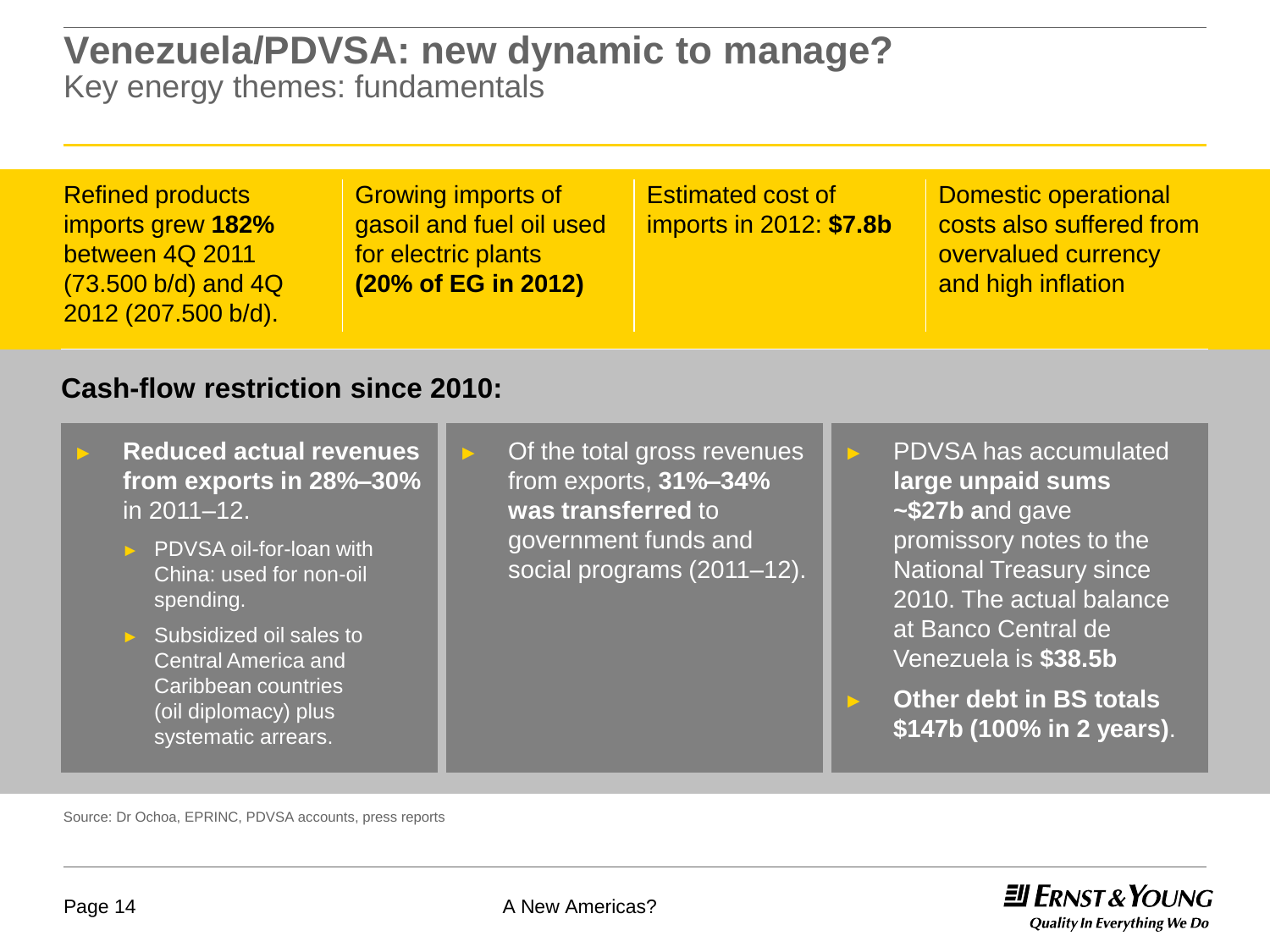## **Venezuela/PDVSA: new dynamic to manage?** Production potential at risk



Source: PDVSA, CERI, LAEPDDB 2012

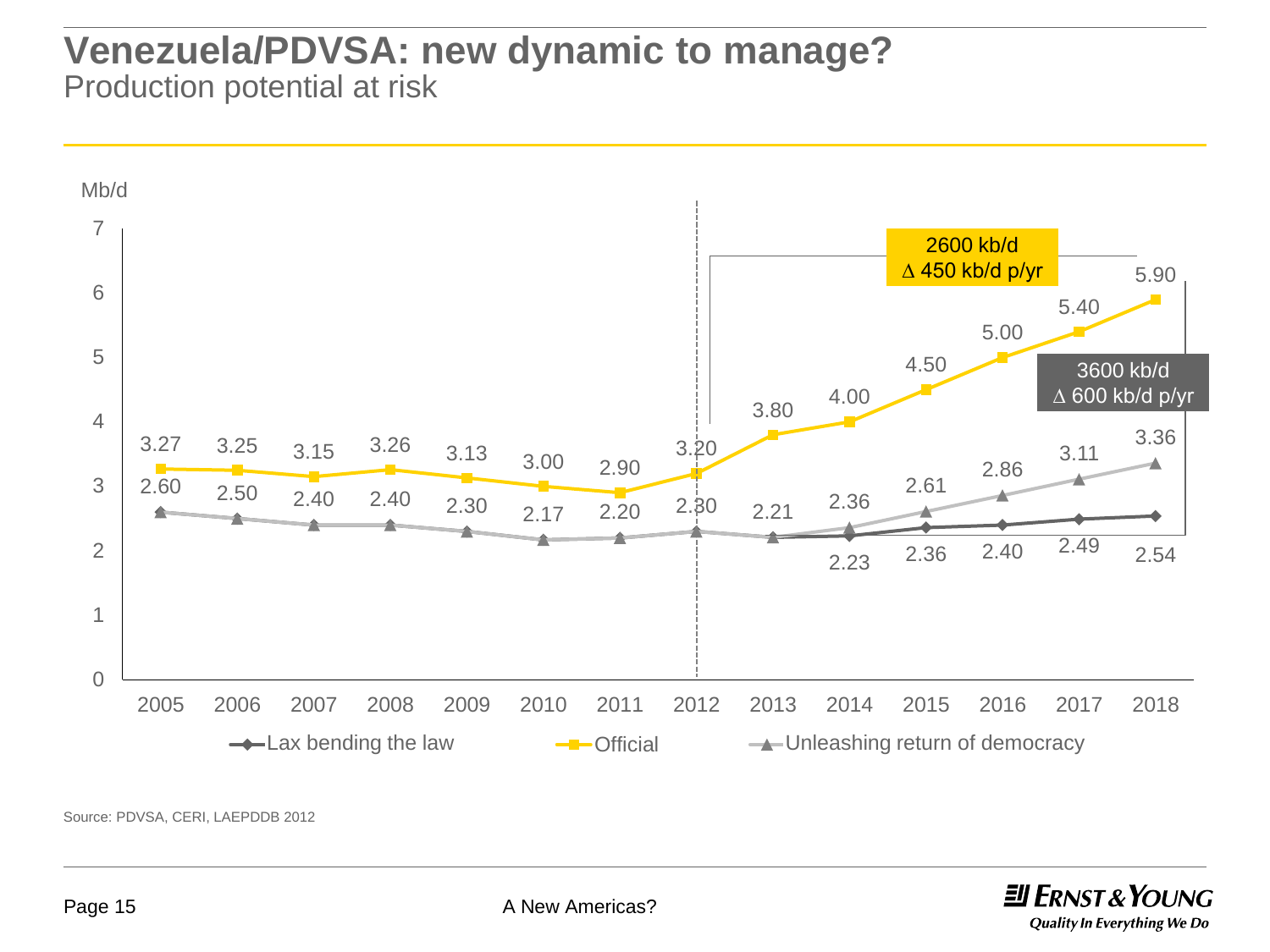**Welcome to the New Americas**

Latin America post Chavez? Can Mexico deliver on reforms?

Can emergent energy trends, such as rising LNG imports, petroleum product demand growth and deteriorating refining sector, be reversed?

Can state NOCs in Brazil, Venezuela and Mexico deliver on mega projects?

What is the supply and demand outlook of the region?

- Most will continue unless major steps are taken…
- Gradually, and at very high cost to the economy
- Stable HO, rising deepwater
- Rising LNG, products imports
- ► Players in shale gas/tight oil

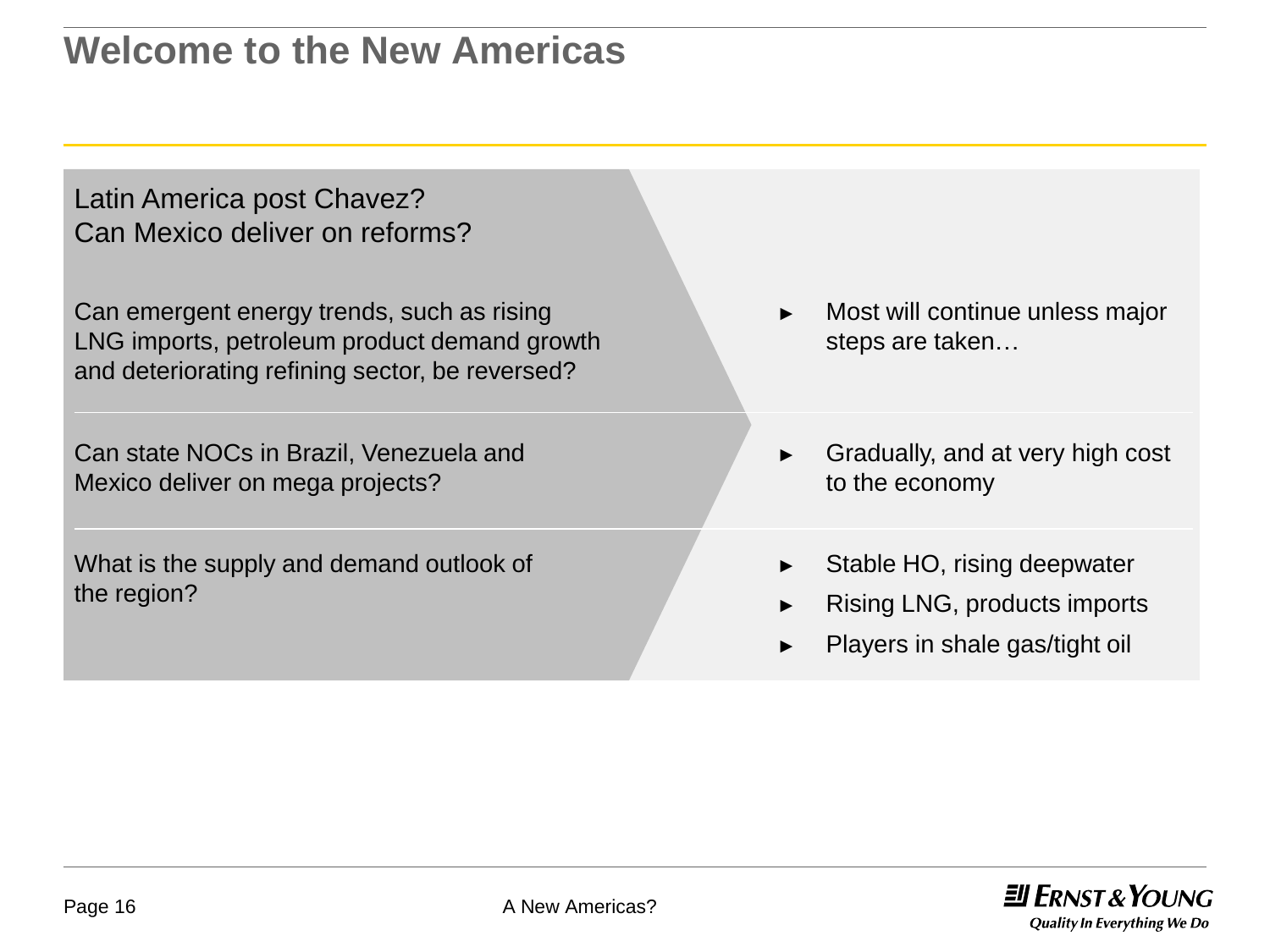### Ernst & Young

### Assurance | Tax | Transactions | Advisory

### **About Ernst & Young**

Ernst & Young is a global leader in assurance, tax, transaction and advisory services. Worldwide, our 167,000 people are united by our shared values and an unwavering commitment to quality. We make a difference by helping our people, our clients and our wider communities achieve their potential.

Ernst & Young refers to the global organization of member firms of Ernst & Young Global Limited, each of which is a separate legal entity. Ernst & Young Global Limited, a UK company limited by guarantee, does not provide services to clients. For more information about our organization, please visit www.ey.com.

#### **How Ernst & Young's Global Oil & Gas Center can help your business**

The oil and gas sector is constantly changing. Increasingly uncertain energy policies, geopolitical complexities, cost management and climate change all present significant challenges. Ernst & Young's Global Oil & Gas Center supports a global practice of over 9,000 oil and gas professionals with technical experience in providing assurance, tax, transaction and advisory services across the upstream, midstream, downstream and oilfield service sub-sectors. The Center works to anticipate market trends, execute the mobility of our global resources and articulate points of view on relevant key sector issues. With our deep sector focus, we can help your organization drive down costs and compete more effectively to achieve its potential.

© 2013 EYGM Limited. All Rights Reserved.

EYG no. DW0271

This publication contains information in summary form and is therefore intended for general guidance only. It is not intended to be a substitute for detailed research or the exercise of professional judgment. Neither EYGM Limited nor any other member of the global Ernst & Young organization can accept any responsibility for loss occasioned to any person acting or refraining from action as a result of any material in this publication. On any specific matter, reference should be made to the appropriate advisor.

ED 0114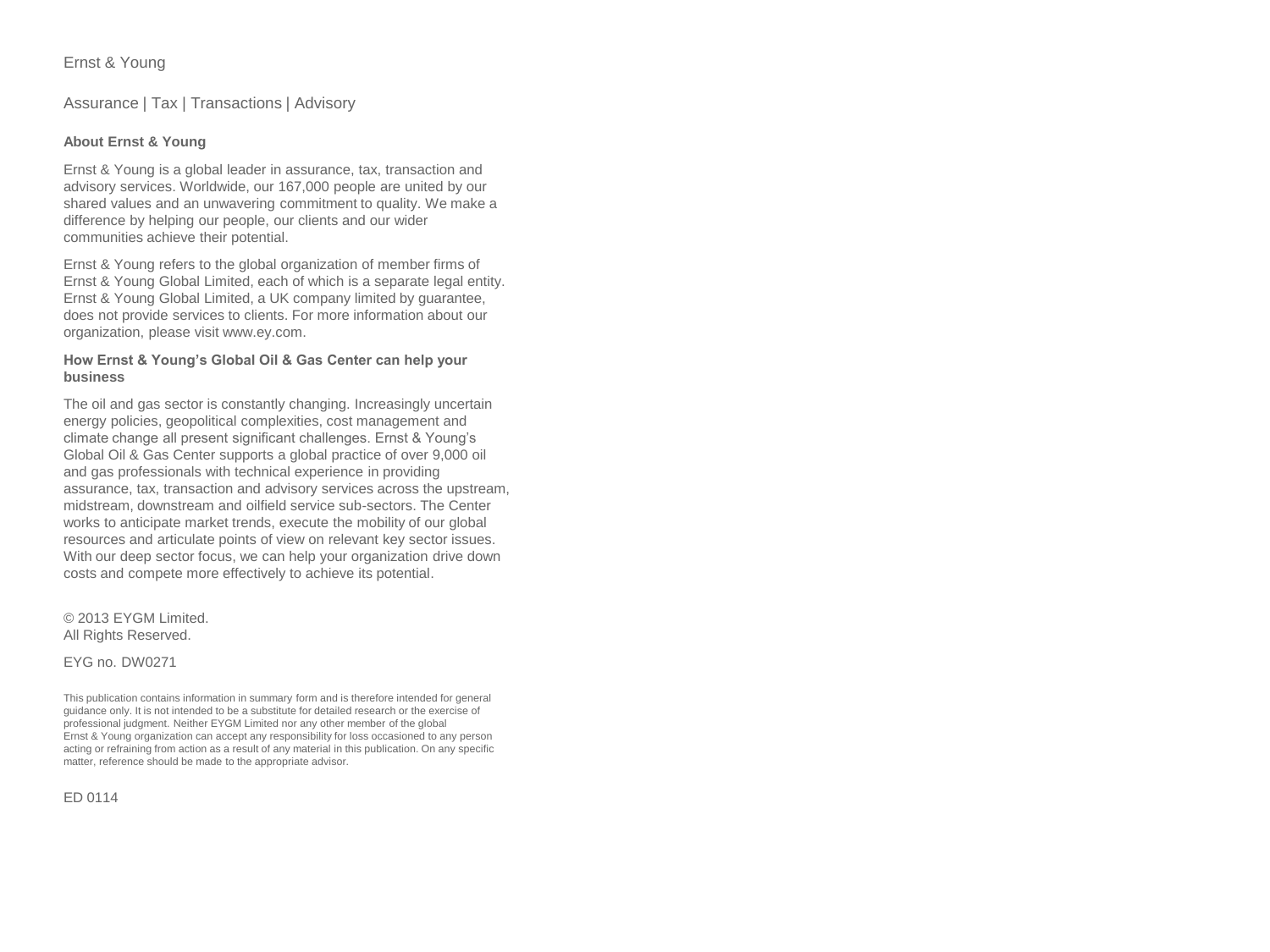## **Oil and gas across the Americas: an energy axis for the 21st century**